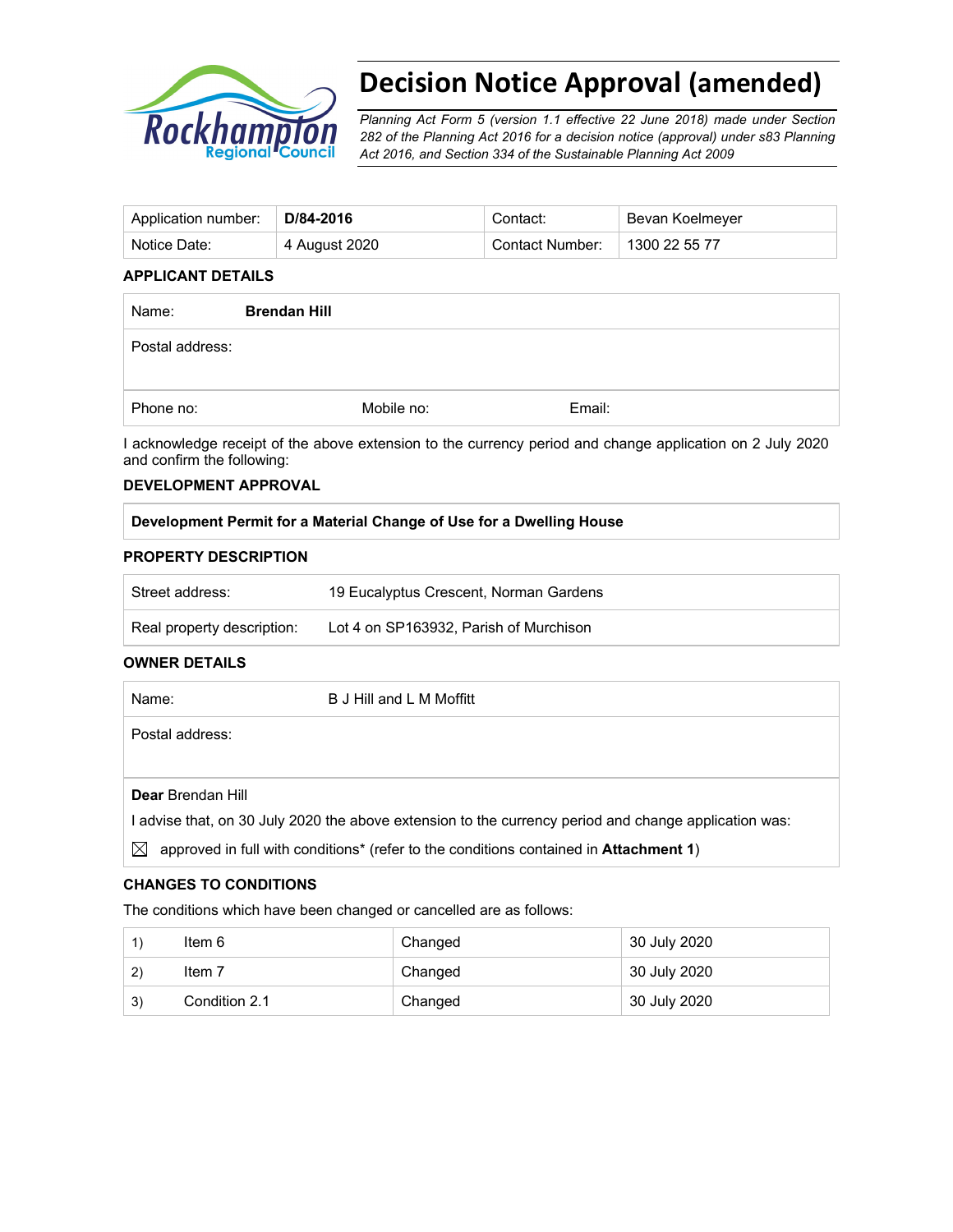## **1. DETAILS OF THE APPROVAL**

|                                                                                                                                                                                                        | <b>Development</b><br><b>Permit</b> | <b>Preliminary</b><br>Approval |
|--------------------------------------------------------------------------------------------------------------------------------------------------------------------------------------------------------|-------------------------------------|--------------------------------|
| Development assessable under the planning scheme, superseded<br>planning scheme, a temporary local planning instrument, a master<br>plan or a preliminary approval which includes a variation approval | ⋉                                   |                                |
| - Material Change of use                                                                                                                                                                               |                                     |                                |

#### **2. CONDITIONS**

This approval is subject to the conditions in Attachment 1.

#### **3. FURTHER DEVELOPMENT PERMITS REQUIRED**

Please be advised that the following development permits are required to be obtained before the development can be carried out:

| Type of development permit required     | Subject of the required development permit |  |
|-----------------------------------------|--------------------------------------------|--|
| Building Works                          |                                            |  |
| <b>Plumbing and Drainage Works</b>      |                                            |  |
| <b>SUPERSEDED PLANNING SCHEME</b><br>4. | NΟ                                         |  |

**5. REFERRAL AGENCIES** NIL

#### **6. THE APPROVED PLANS**

**The approved development must be completed and maintained generally in accordance with the approved drawings and documents:** 

| <b>Plan/Document Name</b>                                | <b>Plan/Document Number</b>     | Dated          |
|----------------------------------------------------------|---------------------------------|----------------|
| <b>Locality Plan</b>                                     | T15-1202-01 Sheet 1 of 5 Rev 02 | 17 May 2016    |
| Site Plan and Detailed Site Plan                         | 19028 Sheet 1 of 3 Rev. 07      | 24 July 2020   |
| Floor Plan                                               | 19028 Sheet 2 of 3 Rev. 07      | 24 July 2020   |
| Elevations                                               | 19028 Sheet 3 of 3 Rev. 07      | 24 July 2020   |
| Site - Tree Survey                                       | T15-1202-05 Sheet 5 of 5 Rev 02 | 17 May 2016    |
| <b>Bushfire Hazard Assessment and</b><br>Management Plan | contract number 40807           | 9 August 2016  |
| Ecological Assessment Report                             | contract number 40807           | 22 August 2016 |

# **7. CURRENCY PERIOD FOR THE APPROVAL (s.87 of the Planning Act)**

The currency period for the approval is valid until 10 November 2022.

#### **8. STATEMENT OF REASONS**

| <b>Description of</b> | The proposed development is for a Minor Change and Extension to the Currency       |
|-----------------------|------------------------------------------------------------------------------------|
| the development       | Period to Development Permit D/84-2016 for a Material Change of Use for a Dwelling |
|                       | House                                                                              |
|                       |                                                                                    |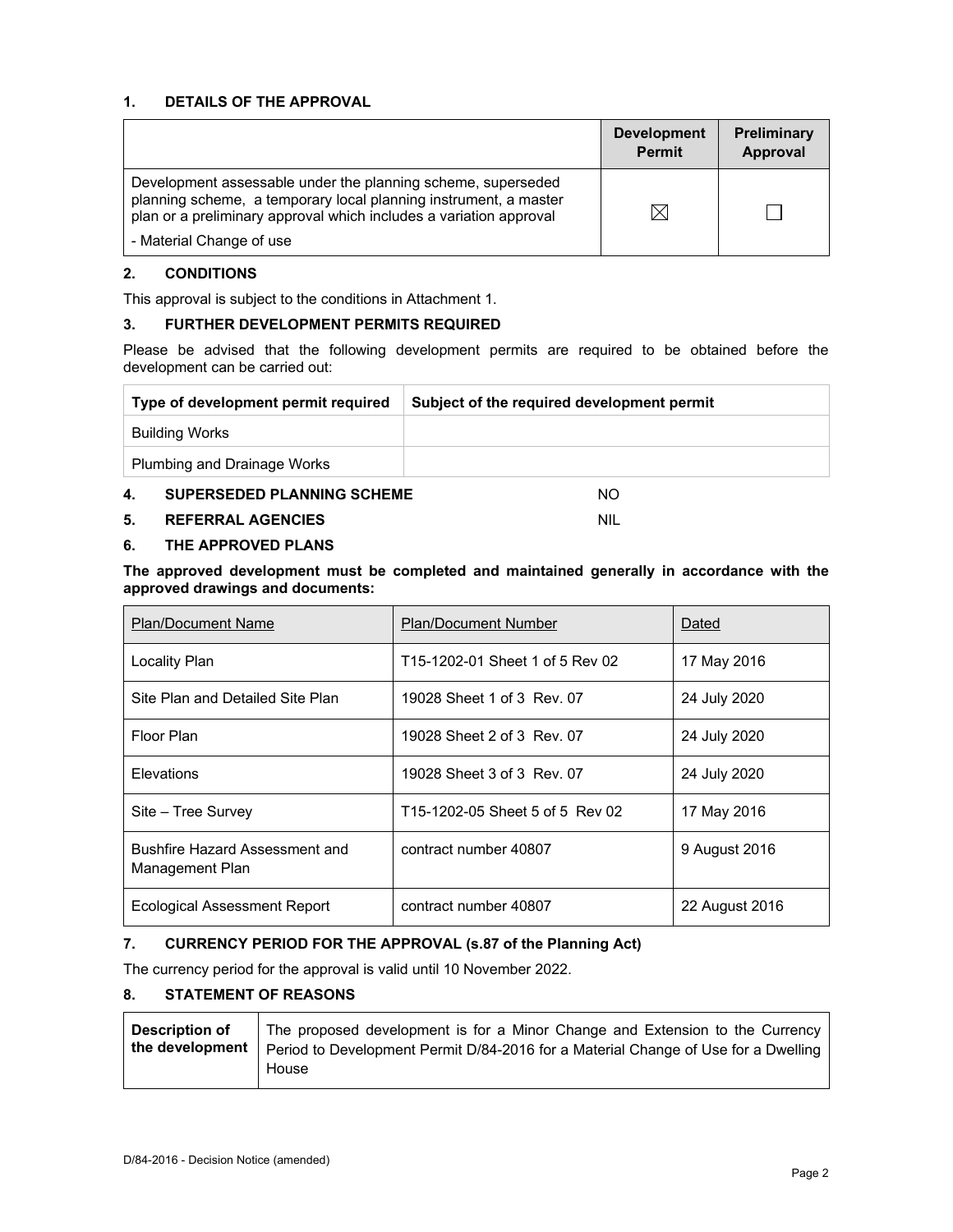| <b>Reasons for</b><br><b>Decision</b>              | a)                                                                                                                                                     | The proposed use does not compromise the strategic framework in the<br>Rockhampton Region Planning Scheme 2015;                                                                                                                                                                                                                                                                                                       |  |  |  |
|----------------------------------------------------|--------------------------------------------------------------------------------------------------------------------------------------------------------|-----------------------------------------------------------------------------------------------------------------------------------------------------------------------------------------------------------------------------------------------------------------------------------------------------------------------------------------------------------------------------------------------------------------------|--|--|--|
|                                                    | b)                                                                                                                                                     | Assessment of the development against the relevant zone purpose, planning<br>scheme codes and planning scheme policies demonstrates that the proposed<br>development will not cause significant adverse impacts on the surrounding<br>natural environment, built environment and infrastructure, community facilities,<br>or local character and amenity;                                                             |  |  |  |
|                                                    | C)<br>Policy; and                                                                                                                                      | The proposed development does not compromise the relevant State Planning                                                                                                                                                                                                                                                                                                                                              |  |  |  |
|                                                    | d)<br>benchmarks.                                                                                                                                      | On balance, the application should be approved because the circumstances<br>favour Council exercising its discretion to approve the application even though<br>the development does not comply with an aspect of the assessment                                                                                                                                                                                       |  |  |  |
| Assessment<br><b>Benchmarks</b>                    | benchmarks:                                                                                                                                            | The proposed development was assessed against the following assessment                                                                                                                                                                                                                                                                                                                                                |  |  |  |
|                                                    | $\bullet$                                                                                                                                              | Environmental management and conservation zone code;                                                                                                                                                                                                                                                                                                                                                                  |  |  |  |
|                                                    | $\bullet$                                                                                                                                              | Low density residential zone code;                                                                                                                                                                                                                                                                                                                                                                                    |  |  |  |
|                                                    | ٠                                                                                                                                                      | Access, parking and transport code;                                                                                                                                                                                                                                                                                                                                                                                   |  |  |  |
|                                                    | Landscape code;<br>$\bullet$                                                                                                                           |                                                                                                                                                                                                                                                                                                                                                                                                                       |  |  |  |
|                                                    | Stormwater management code;<br>$\bullet$                                                                                                               |                                                                                                                                                                                                                                                                                                                                                                                                                       |  |  |  |
|                                                    | Waste management code;<br>$\bullet$                                                                                                                    |                                                                                                                                                                                                                                                                                                                                                                                                                       |  |  |  |
|                                                    | Water and sewer code;<br>$\bullet$                                                                                                                     |                                                                                                                                                                                                                                                                                                                                                                                                                       |  |  |  |
|                                                    | Airport environs overlay code;<br>٠                                                                                                                    |                                                                                                                                                                                                                                                                                                                                                                                                                       |  |  |  |
|                                                    | Biodiversity overlay code;<br>$\bullet$                                                                                                                |                                                                                                                                                                                                                                                                                                                                                                                                                       |  |  |  |
|                                                    | ٠                                                                                                                                                      | Bushfire hazard overlay code; and                                                                                                                                                                                                                                                                                                                                                                                     |  |  |  |
|                                                    | Steep land overlay code.                                                                                                                               |                                                                                                                                                                                                                                                                                                                                                                                                                       |  |  |  |
| <b>Compliance with</b><br>assessment<br>benchmarks | The development was assessed against all of the assessment benchmarks listed<br>above and complies with all of these with the exceptions listed below: |                                                                                                                                                                                                                                                                                                                                                                                                                       |  |  |  |
|                                                    | <b>Assessment</b><br><b>Benchmark</b>                                                                                                                  | Reasons for the approval despite non-compliance with<br>benchmark                                                                                                                                                                                                                                                                                                                                                     |  |  |  |
|                                                    | Environmental<br>management and<br>conservation zone<br>code (PO2 and PO5)                                                                             | The site has sufficient area to accommodate the<br>development whilst minimising impacts to environmental<br>values and protecting flora and fauna habitats. The<br>development will require limited vegetation clearing to<br>facilitate access and construction of the development, whilst<br>including appropriate setbacks from the bushfire hazardous<br>vegetation to minimise the risk to people and property. |  |  |  |
|                                                    | <b>Bushfire hazard</b><br>overlay code (PO1)                                                                                                           | The development is located and designed appropriately to<br>ensure emergency services vehicles and occupants of the<br>Dwelling House will have safe access to and from the site<br>during a bushfire event.                                                                                                                                                                                                          |  |  |  |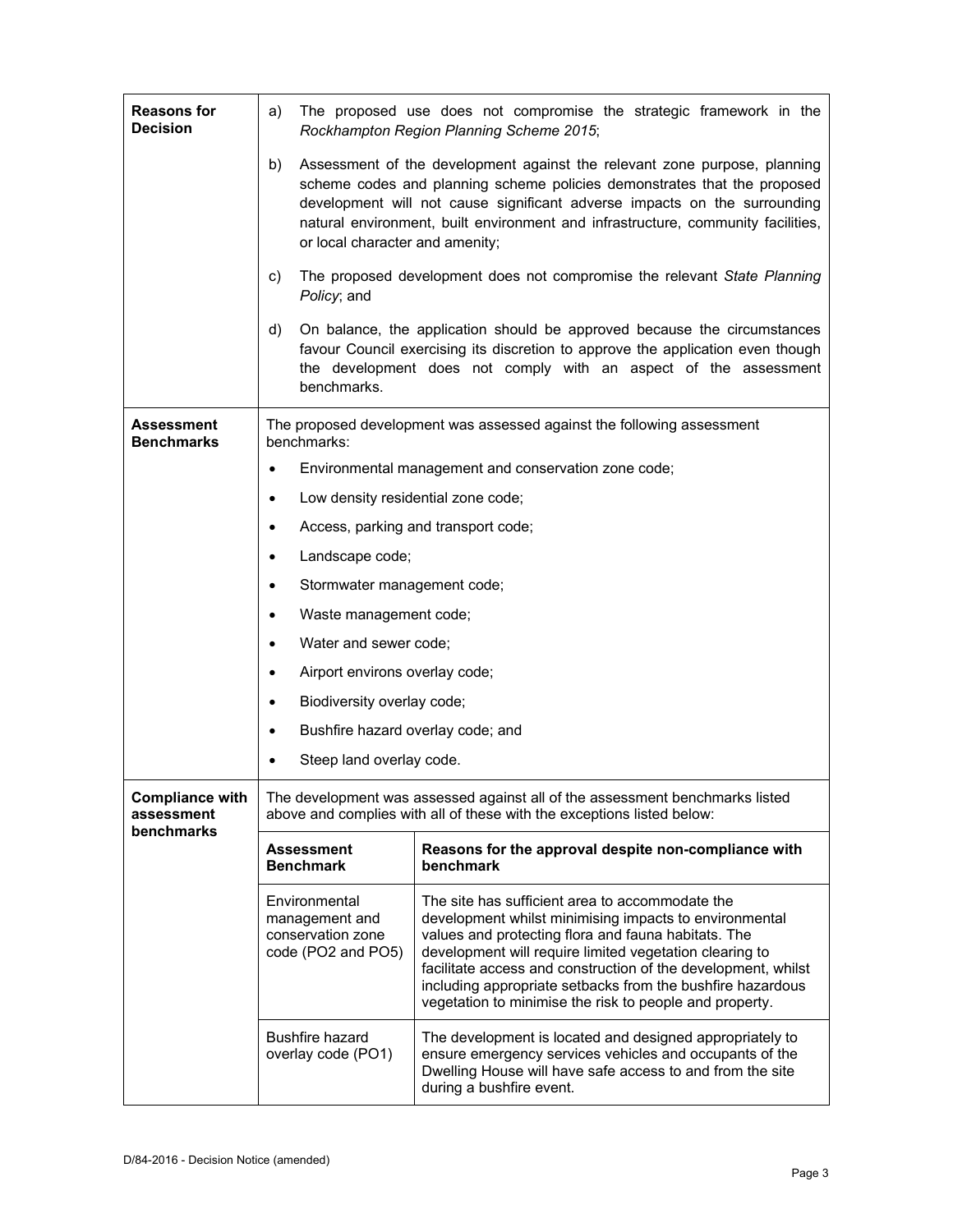| <b>Matters</b><br>prescribed by<br>regulation | The State Planning Policy - Part E;<br>(i)<br>The Central Queensland Regional Plan;<br>(ii)                   |
|-----------------------------------------------|---------------------------------------------------------------------------------------------------------------|
|                                               | The Rockhampton Region Planning Scheme 2015;<br>(iii)                                                         |
|                                               | Surrounding use of adjacent premises in terms of commensurate and consistent<br>(iv)<br>development form; and |
|                                               | The common material, being the material submitted with the application.<br>(v)                                |

# **9. RIGHTS OF APPEAL**

The rights of an applicant to appeal to a tribunal or the Planning and Environment Court against a decision about a development application are set out in chapter 6, part 1 of the *Planning Act 2016*. For particular applications, there may also be a right to make an application for a declaration by a tribunal (see chapter 6, part 2 of the *Planning Act 2016).*

#### *Appeal by an applicant*

An applicant for a development application may appeal to the Planning and Environment Court against the following:

- the refusal of all or part of the development application
- a provision of the development approval
- the decision to give a preliminary approval when a development permit was applied for
- a deemed refusal of the development application.

An applicant may also have a right to appeal to the Development tribunal. For more information, see schedule 1 of the *Planning Act 2016*.

The timeframes for starting an appeal in the Planning and Environment Court are set out in section 229 of the *Planning Act 2016*.

**Attachment 2** is an extract from the *Planning Act 2016* that sets down the applicant's appeal rights and the appeal rights of a submitter.

#### **10. WHEN THE DEVELOPMENT APPROVAL TAKES EFFECT**

This development approval takes effect:

From the time the decision notice is given  $-$  if there is no submitter and the applicant does not appeal the decision to the court.

Or

- When the submitter's appeal period ends  $-$  if there is a submitter and the applicant does not appeal the decision to the court.
- Or
	- Subject to the decision of the court, when the appeal is finally decided if an appeal is made to the court.

#### **11. ORIGINAL DECISION ASSESSMENT MANAGER**

| Anton de Klerk<br>Name: |                                           | Date: | 10 November 2016 |
|-------------------------|-------------------------------------------|-------|------------------|
|                         | ACTING COORDINATOR DEVELOPMENT ASSESSMENT |       |                  |

#### **12. ASSESSMENT MANAGER**

| Name: | Tarnya Fitzgibbon<br><b>COORDINATOR</b><br><b>DEVELOPMENT ASSESSMENT</b> | Signature: |  | Date: 4 August 2020 |
|-------|--------------------------------------------------------------------------|------------|--|---------------------|
|-------|--------------------------------------------------------------------------|------------|--|---------------------|

#### **Attachment 1 – Conditions of the approval**

*Part 1* **–** *Conditions imposed by the assessment manager [Note: where a condition is imposed about infrastructure under Chapter 4 of the Planning Act 2016, the relevant provision of the Act under which this condition was imposed must be specified.]*

#### **Attachment 2—Extract on appeal rights**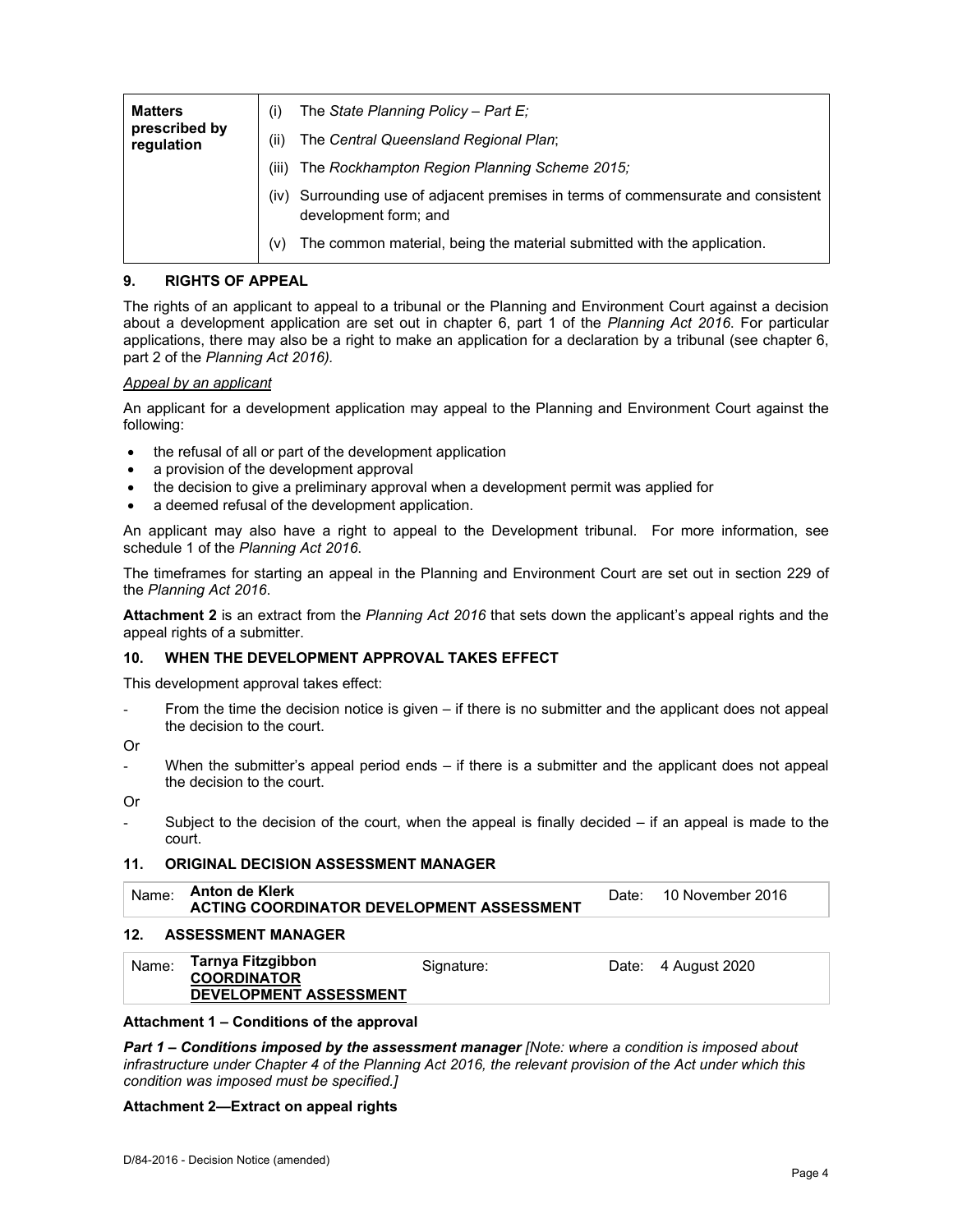

# **Attachment 1 – Part 1**

# **Rockhampton Regional Council Conditions**

*PLANNING ACT 2016*

# 1.0 ADMINISTRATION

- 1.1 The Developer is responsible for ensuring compliance with this approval and the Conditions of the approval by an employee, agent, contractor or invitee of the Developer.
- 1.2 Where these Conditions refer to "Council" in relation to requiring Council to approve or to be satisfied as to any matter, or conferring on the Council a function, power or discretion, that role of the Council may be fulfilled in whole or in part by a delegate appointed for that purpose by the Council.
- 1.3 All conditions of this approval must be undertaken and completed to the satisfaction of Council, at no cost to Council.
- 1.4 All conditions, works, or requirements of this approval must be undertaken and completed prior to the commencement of the use, unless otherwise stated.
- 1.5 Where applicable, infrastructure requirements of this approval must be contributed to the relevant authorities, at no cost to Council prior to the commencement of the use, unless otherwise stated.
- 1.6 The following further Development Permits must be obtained prior to the commencement of any works associated with their purposes:
	- 1.6.1 Plumbing and Drainage Works; and
	- 1.6.2 Building Works.
- 1.7 Development Permits for Plumbing and Drainage Works must be obtained prior to the issue of a Development Permit for Building Works.
- 1.8 Unless otherwise stated, all works must be designed, constructed and maintained in accordance with the relevant Council policies, guidelines and standards.
- 1.9 All engineering drawings/specifications, design and construction works must comply with the requirements of the relevant *Australian Standards* and must be approved, supervised and certified by a Registered Professional Engineer of Queensland.

# 2.0 APPROVED PLANS AND DOCUMENTS

2.1 The approved development must be completed and maintained generally in accordance with the approved plans and documents, except where amended by the conditions of this permit:

| <b>Plan/Document Name</b>        | <b>Plan/Document Number</b>     | Dated        |
|----------------------------------|---------------------------------|--------------|
| <b>Locality Plan</b>             | T15-1202-01 Sheet 1 of 5 Rev 02 | 17 May 2016  |
| Site Plan and Detailed Site Plan | 19028 Sheet 1 of 3 Rev. 07      | 24 July 2020 |
| Floor Plan                       | 19028 Sheet 2 of 3 Rev. 07      | 24 July 2020 |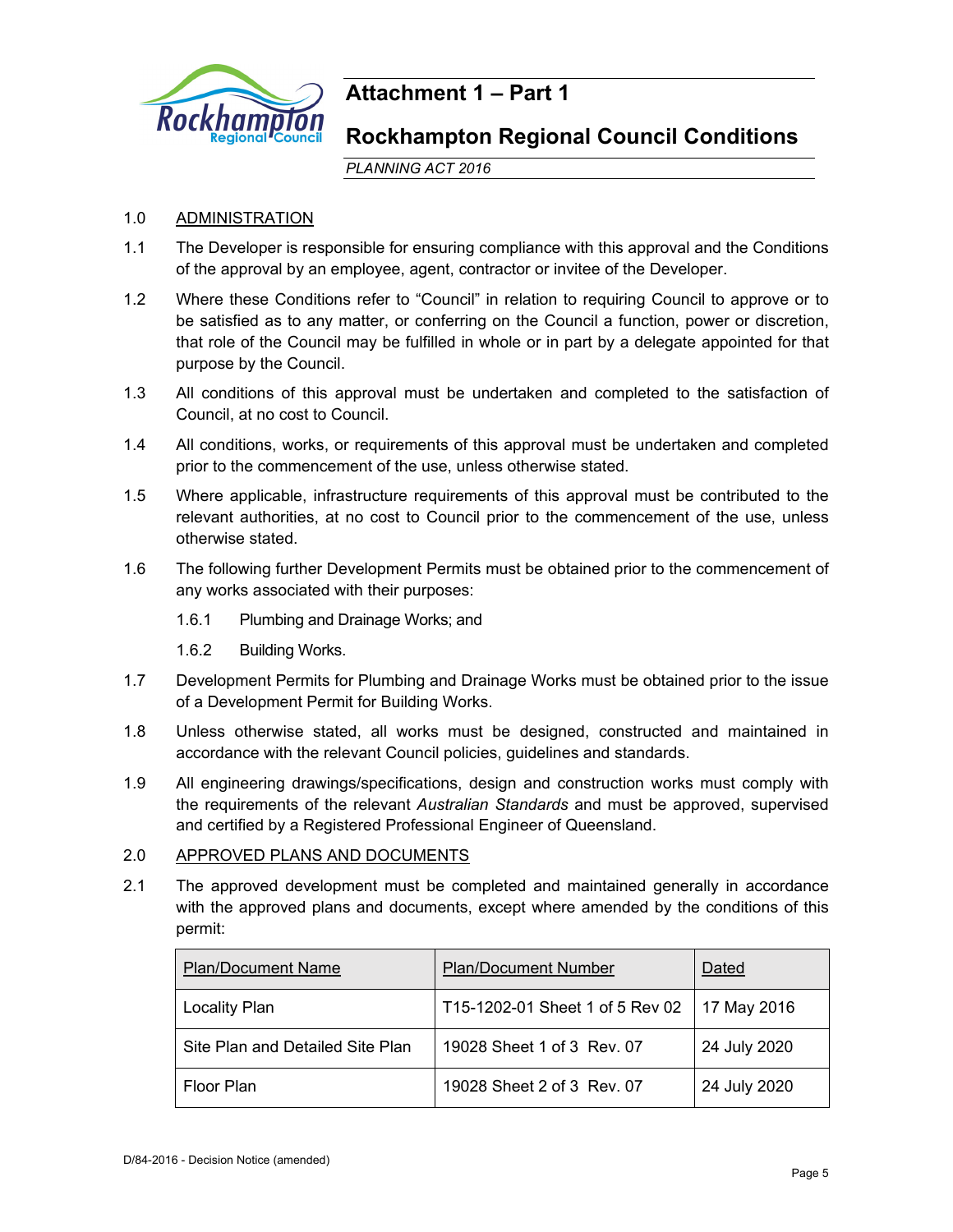| <b>Plan/Document Name</b>                         | <b>Plan/Document Number</b>     | Dated          |
|---------------------------------------------------|---------------------------------|----------------|
| <b>Elevations</b>                                 | 19028 Sheet 3 of 3 Rev. 07      | 24 July 2020   |
| Site - Tree Survey                                | T15-1202-05 Sheet 5 of 5 Rev 02 | 17 May 2016    |
| Bushfire Hazard Assessment and<br>Management Plan | contract number 40807           | 9 August 2016  |
| <b>Ecological Assessment Report</b>               | contract number 40807           | 22 August 2016 |

- 2.2 Where there is any conflict between the conditions of this approval and the details shown on the approved plans and documents, the conditions of approval must prevail.
- 2.3 Where conditions require the above plans or documents to be amended, the revised document(s) must be submitted for endorsement by Council prior to the submission of a Development Application for Operational Works.

# 3.0 ACCESS AND PARKING WORKS

- 3.1 All works must be designed and constructed in accordance with the approved plans (refer to condition 2.1), *Capricorn Municipal Development Guidelines*, *Australian Standard AS2890 "Parking Facilities"*.
- 3.2 All parking spaces, access driveway(s), and vehicular manoeuvring areas associated with this proposed development must be concrete paved or asphalted.

#### 4.0 SEWERAGE WORKS

- 4.1 All works must be designed and constructed in accordance with the approved plans (refer to condition 2.1), *Capricorn Municipal Development Guidelines*, *Water Supply (Safety and Reliability) Act*, *Plumbing and Drainage Act.*
- 4.2 The development must be connected to Council's reticulated sewerage network*.*
- 4.3 The existing sewerage connection point(s) must be retained and upgraded, if necessary, to service the development.
- 4.4 Sewer connections located within trafficable areas must be raised or lowered to suit the finished surface levels and must be provided with trafficable lids.

## 5.0 WATER WORKS

- 5.1 All works must be designed and constructed in accordance with the approved plans (refer to condition 2.1), *Capricorn Municipal Development Guidelines*, *Water Supply (Safety and Reliability) Act*, the *Plumbing and Drainage Act*.
- 5.2 The development must be connected to Council's reticulated water network*.*
- 5.3 The existing water connection point(s) must be retained and upgraded, if necessary, to service the development.
- 5.4 The water supply connection for the proposed development must be treated as 'special water supply arrangement'.
- 5.5 Water meter boxes located within trafficable areas must be raised or lowered to suit the finished surface level and must be provided with heavy duty trafficable lids.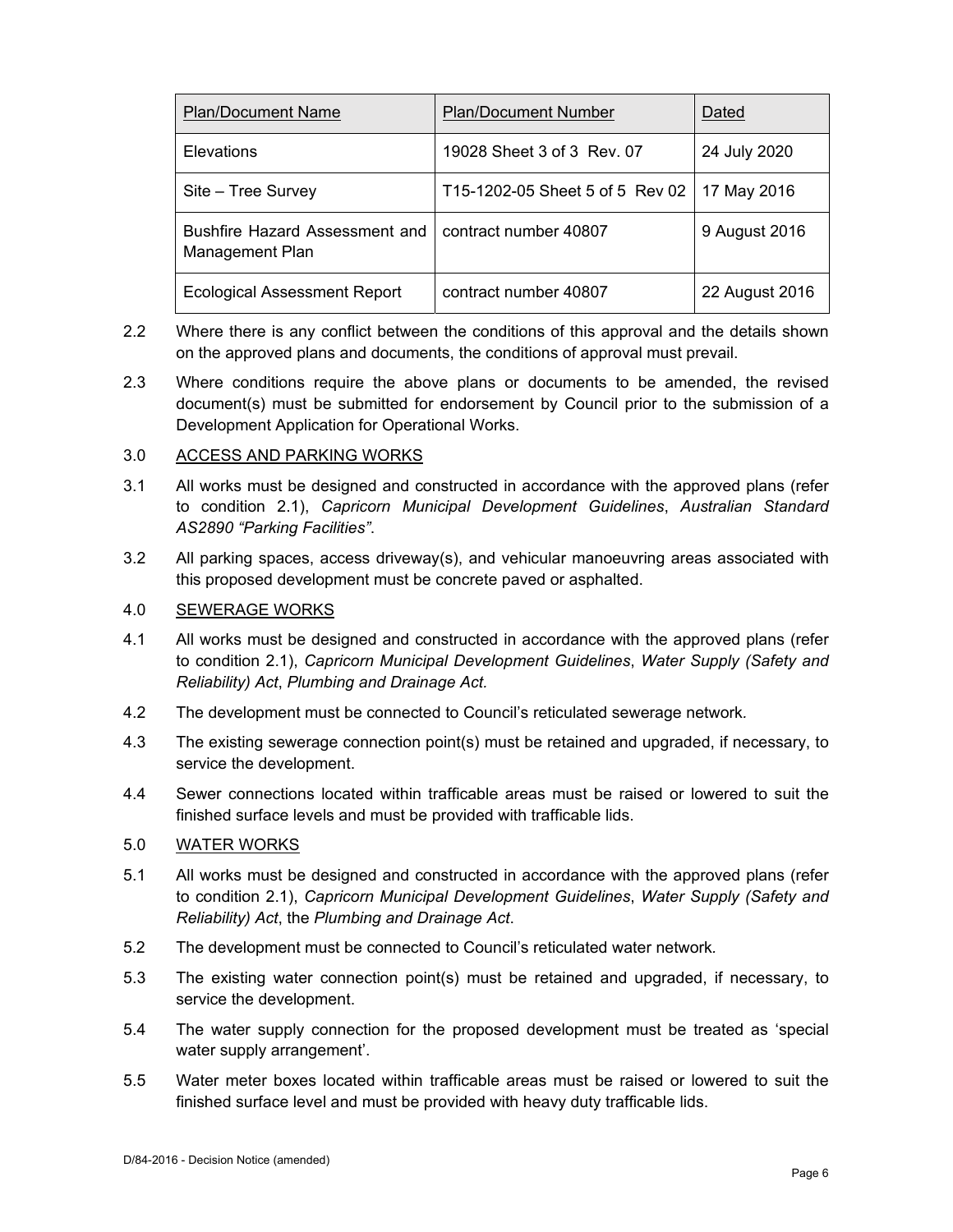5.6 The applicant must ensure adequate firefighting protection is available for the proposed development. On-site firefighting equipment, internal pillar hydrant, water storage tanks, and pumps must be installed as per Australian Standards.

# 6.0 PLUMBING AND DRAINAGE WORKS

6.1 All internal plumbing and sanitary drainage works must be in accordance with regulated work under the *Plumbing and Drainage Act* and Council's Plumbing and Drainage Policies.

# 7.0 ROOF AND ALLOTMENT DRAINAGE WORKS

- 7.1 All roof and allotment drainage must be in accordance with the requirements of the *Queensland Urban Drainage Manual* and the *Capricorn Municipal Development Guidelines*.
- 7.2 All roof and allotment drainage must be discharged such that it does not restrict, impair or change the natural flow of runoff water or cause a nuisance to adjoining properties or infrastructure.
- 7.3 Additional roof water harvesting tank(s) must be installed to capture roof water from the roof of proposed dwelling house.

# 8.0 SITE WORKS

- 8.1 All earthworks must be undertaken in accordance with *Australian Standards, AS3798 "Guidelines on Earthworks for Commercial and Residential Developments".*
- 8.2 Site works must be constructed such that they do not, at any time, in any way restrict, impair or change the natural flow of runoff water, or cause a nuisance or worsening to adjoining properties or infrastructure.
- 8.3 Any structural design of all retaining walls above one (1) metre in height must be separately and specifically certified by a Registered Professional Engineer of Queensland as part of the Operational Works submission. A Registered Professional Engineer of Queensland must on completion certify that all works are compliant with the approved design.

## 9.0 BUILDING WORKS

9.1 All buildings on the lot must be constructed in compliance with *Australian Standard AS3959 "Construction of buildings in Bushfire-Prone Areas (and amendments)* and are subject to separate Building approval.

#### 10.0 ELECTRICITY AND TELECOMMUNICATIONS

10.1 Evidence must be provided of a Telecommunications Infrastructure Provisioning Confirmation and Certificate of Electricity Supply with the relevant service providers to provide the use with telecommunication and live electricity connections, in accordance with the requirements of the relevant authorities prior to the commencement of the use.

#### 11.0 ASSET MANAGEMENT

- 11.1 Any alteration necessary to electricity, telephone, water mains, sewerage mains, and/or public utility installations resulting from the development or in connection with the development, must be at full cost to the Developer.
- 11.2 Any damage to existing water supply and sewerage infrastructure, kerb and channel, pathway or roadway (including removal of concrete slurry from public land, pathway, roads, kerb and channel and stormwater gullies and drainage lines) which may occur during any works carried out in association with the approved development must be repaired. This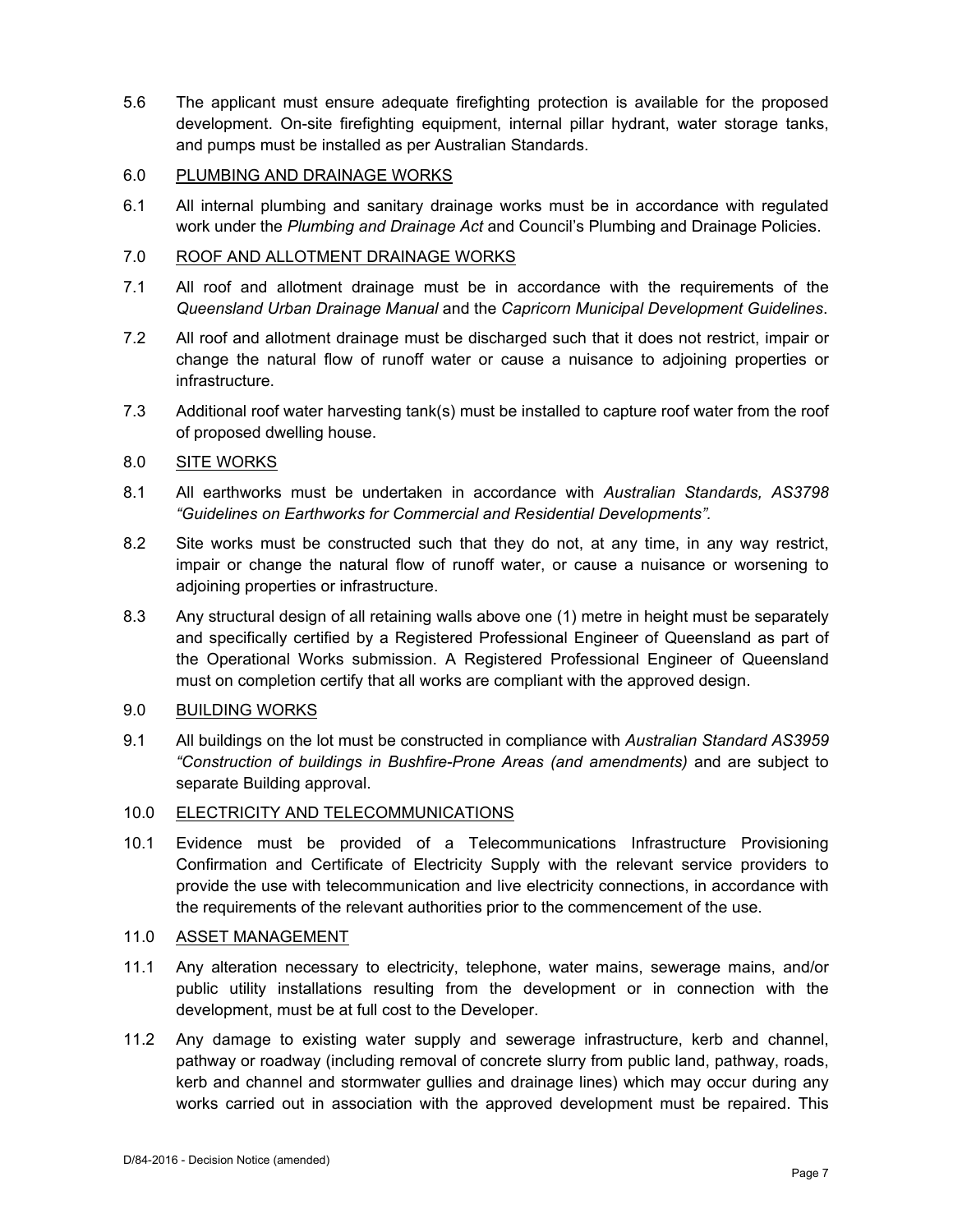must include the reinstatement of the existing traffic signs and pavement markings which may have been removed.

# 12.0 ENVIRONMENTAL

- 12.1 An environmental covenant, pursuant to section 97A of the *Land Title Act*, must be entered into in respect of the land outside the proposed building envelope and the access as per the approved plan in condition 2.1, to the effect that:
	- 12.1.1 the area is protected as a vegetated flora habitat and all native vegetation must be retained;
	- 12.1.2 there is to be no artificial interference or disturbance of the habitat, except to remove hazards to safety of persons outside of the habitat, removal of weeds and approved (by Council) revegetation with local native species; and
	- 12.1.3 artificial interference or disturbance of the habitat, other than in accordance with the above can only occur for the pursuit of primary production activities, with the express approval of Council; and
	- 12.1.4 the keeping of domestic animals by lot owners, or occupants, must be restricted to the building envelopes and accesses.
- 12.2 The applicant must prepare a Contingency Plan for bushfire emergency and lodge it with Council for Council's records, prior to the issue of a Development Permit for Building Works.

# 13.0 OPERATING PROCEDURES

13.1 All construction materials, waste, waste skips, machinery and contractors' vehicles must be located and stored or parked within the site. No storage of materials, parking of construction machinery or contractors' vehicles will be permitted in Eucalyptus Crescent or nearby access easements.

#### ADVISORY NOTES

# NOTE 1. Aboriginal Cultural Heritage

It is advised that under section 23 of the *Aboriginal Cultural Heritage Act 2003*, a person who carries out an activity must take all reasonable and practicable measures to ensure the activity does not harm Aboriginal Cultural Heritage (the "cultural heritage duty of care"). Maximum penalties for breaching the duty of care are listed in the Aboriginal Cultural Heritage legislation. The information on Aboriginal Cultural Heritage is available on the Department of Aboriginal and Torres Strait Islander and Multicultural Affairs website: www.datsima.qld.gov.au

# NOTE 2. General Environmental Duty

General environmental duty under the *Environmental Protection Act* prohibits unlawful environmental nuisance caused by noise, aerosols, particles, dust, ash, fumes, light, odour or smoke beyond the boundaries of the property during all stages of the development including earthworks, construction and operation.

# NOTE 3. General Safety Of Public During Construction

The *Work Health and Safety Act 2011* and *Manual of Uniform Traffic Control Devices* must be complied with in carrying out any construction works, and to ensure safe traffic control and safe public access in respect of works being constructed on a road.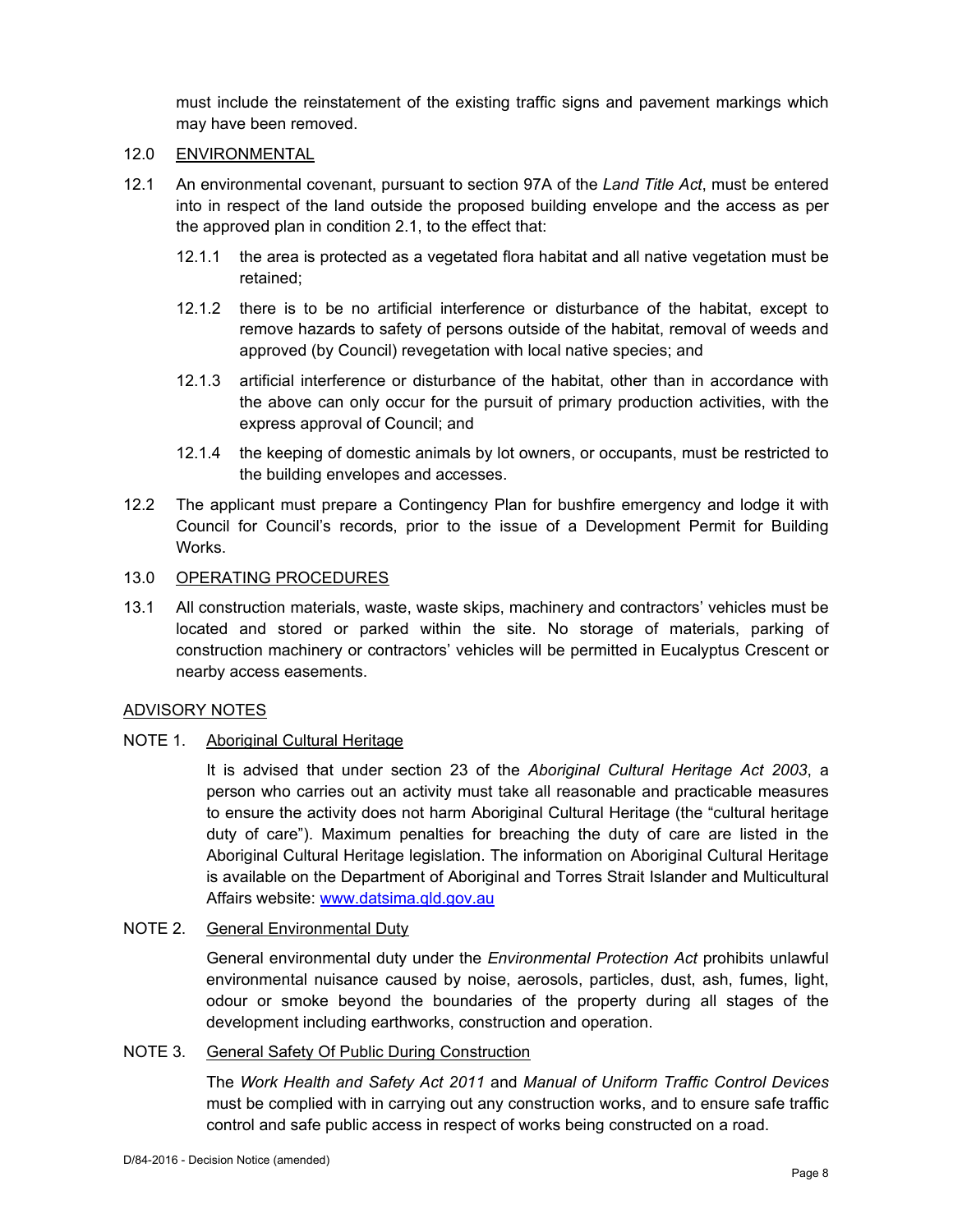# NOTE 4. Bushfire Hazard

Further to condition 12.2, it is the responsibility of the owner or occupier of the land from time to time to implement the contingency plan during a bushfire emergency or if there is a risk of bushfire near the land.

Council is not required to approve contingency plans and Council does not accept any liability for loss of or damage to property, or injury or loss of life as a result of any person using or relying on the contingency plan, or failing to use the contingency plan during a bushfire emergency.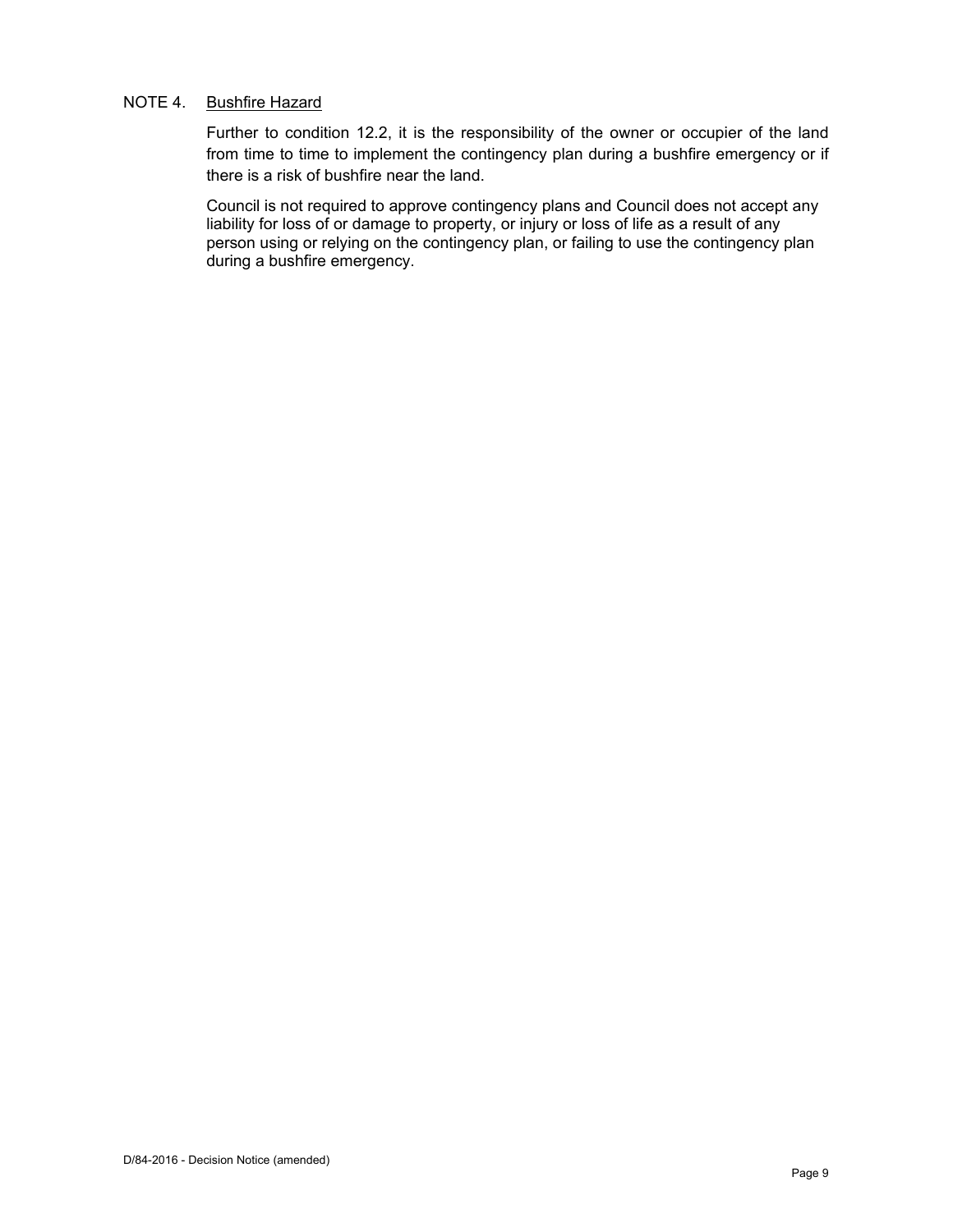

# **Attachment 2 - Appeal Rights**

*PLANNING ACT 2016*

The following is an extract from the *Planning Act 2016 (Chapter 6)* 

#### *Appeal rights*

#### *229 Appeals to tribunal or P&E Court*

- (1) Schedule 1 states—
	- (a) matters that may be appealed to— (i) either a tribunal or the P&E Court; or (ii) only a tribunal; or
		- (iii) only the P&E Court; and
	- (b) the person—
		- (i) who may appeal a matter (the **appellant**); and (ii) who is a respondent in an appeal of the matter; and (iii) who is a co-respondent in an appeal of the matter; and
		- (iv) who may elect to be a co-respondent in an appeal of the matter.
- (2) An appellant may start an appeal within the appeal period.
- (3) The **appeal period** is—
	- (a) for an appeal by a building advisory agency—10 business days after a decision notice for the decision is given to the agency or
	- (b) for an appeal against a deemed refusal—at any time after the deemed refusal happens; or
	- (c) for an appeal against a decision of the Minister, under chapter 7, part 4, to register premises or to renew the registration of premises—20 business days after a notice is published under section 269(3)(a) or (4); or
	- (d) for an appeal against an infrastructure charges notice— 20 business days after the infrastructure charges notice is given to the person; or
	- (e) for an appeal about a deemed approval of a development application for which a decision notice has not been given—30 business days after the applicant gives the deemed approval notice to the assessment manager; or
	- (f) for any other appeal—20 business days after a notice of the decision for the matter, including an enforcement notice, is given to the person.
	- Note—
		- See the P&E Court Act for the court's power to extend the appeal period.
- (4) Each respondent and co-respondent for an appeal may be heard in the appeal.
- (5) If an appeal is only about a referral agency's response, the assessment manager may apply to the tribunal or P&E Court to withdraw from the appeal.
- (6) To remove any doubt, it is declared that an appeal against an infrastructure charges notice must not be about—
	- (a) the adopted charge itself; or
	- (b) for a decision about an offset or refund—
		- (i) the establishment cost of trunk infrastructure identified in a LGIP; or
	- (ii) the cost of infrastructure decided using the method included in the local government's charges resolution.

#### **230 Notice of appeal**

- (1) An appellant starts an appeal by lodging, with the registrar of the tribunal or P&E Court, a notice of appeal that— (a) is in the approved form; and
	- (b) succinctly states the grounds of the appeal.
- (2) The notice of appeal must be accompanied by the required fee.
- (3) The appellant or, for an appeal to a tribunal, the registrar must, within the service period, give a copy of the notice of appeal to—
	- (a) the respondent for the appeal; and
	- (b) each co-respondent for the appeal; and
- (c) for an appeal about a development application under schedule 1, table 1, item 1—each principal submitter for the development application; and
- (d) for an appeal about a change application under schedule 1, table 1, item 2—each principal submitter for the change application; and
- (e) each person who may elect to become a co-respondent for the appeal, other than an eligible submitter who is not a principal submitter in an appeal under paragraph (c) or (d); and
- (f) for an appeal to the P&E Court—the chief executive; and
- (g) for an appeal to a tribunal under another Act—any other
- person who the registrar considers appropriate.
- (4) The **service period** is—
	- (a) if a submitter or advice agency started the appeal in the P&E Court—2 business days after the appeal is started; or
	- (b) otherwise—10 business days after the appeal is started.
- (5) A notice of appeal given to a person who may elect to be a co-respondent must state the effect of subsection
- (6) A person elects to be a co-respondent by filing a notice of election, in the approved form, within 10 business days after the notice of appeal is given to the person*.*

# **231 Other appeals**

- (1) Subject to this chapter, schedule 1 and the P&E Court Act, unless the Supreme Court decides a decision or other matter under this Act is affected by jurisdictional error, the decision or matter is non-appealable.
- (2) The Judicial Review Act 1991, part 5 applies to the decision or matter to the extent it is affected by jurisdictional error.
- (3) A person who, but for subsection (1) could have made an application under the Judicial Review Act 1991 in relation to the decision or matter, may apply under part 4 of that Act for a statement of reasons in relation to the decision or matter.
- (4) In this section— **decision** includes—
	- (a) conduct engaged in for the purpose of making a decision; and
	- (b) other conduct that relates to the making of a decision; and
	- (c) the making of a decision or the failure to make a decision; and
	- (d) a purported decision; and
	- (e) a deemed refusal.
- **non-appealable**, for a decision or matter, means the decision or matter—
	- (a) is final and conclusive; and
	- (b) may not be challenged, appealed against, reviewed, quashed, set aside or called into question in any other way under the Judicial Review Act 1991 or otherwise, whether by the Supreme Court, another court, a tribunal or another entity; and
	- (c) is not subject to any declaratory, injunctive or other order of the Supreme Court, another court, a tribunal or another entity on any ground.

#### **232 Rules of the P&E Court**

- (1) A person who is appealing to the P&E Court must comply with the rules of the court that apply to the appeal.
- (2) However, the P&E Court may hear and decide an appeal even if the person has not complied with rules of the P&E Court.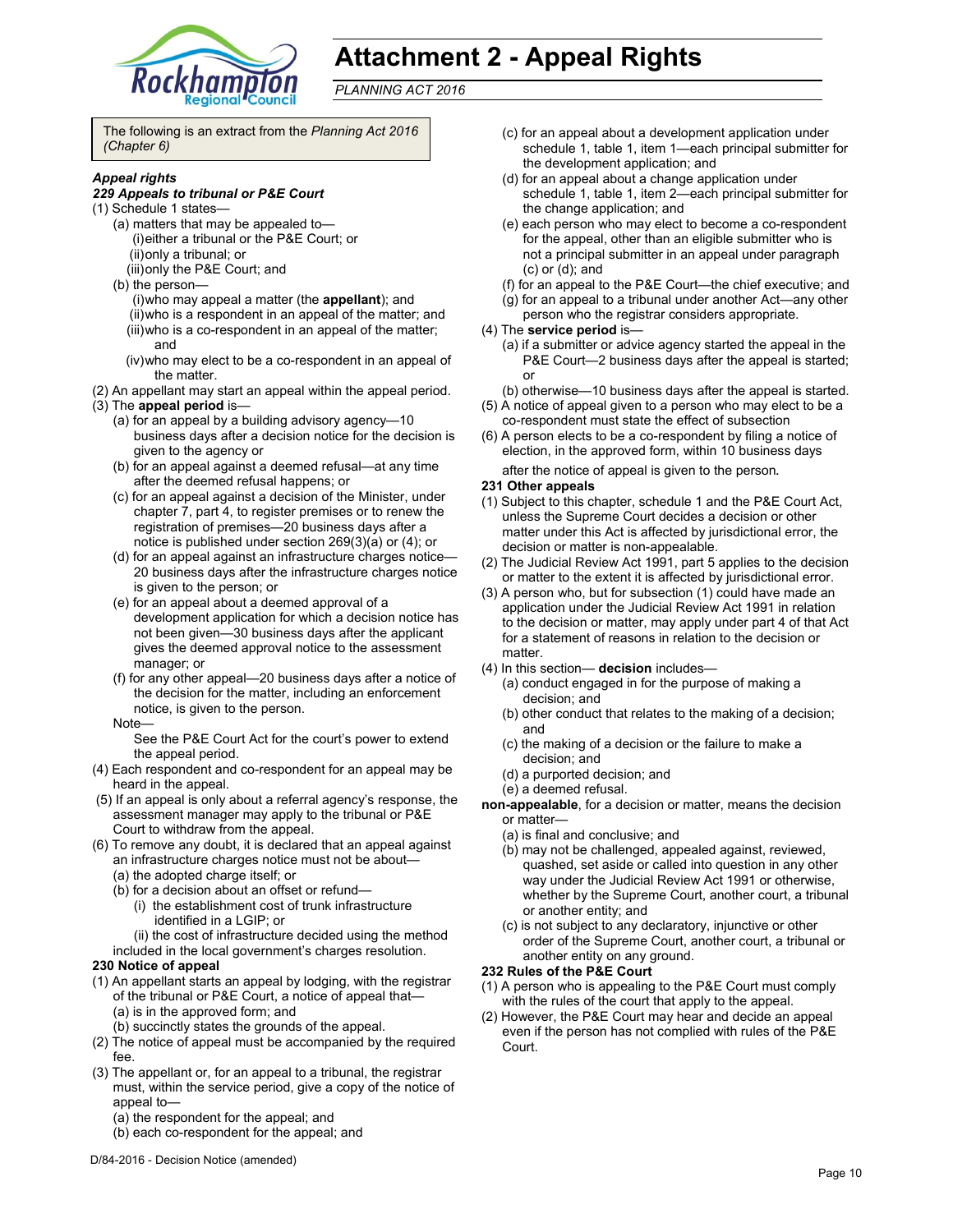

# **Appeal Rights**

*PLANNING ACT 2016*

# **Schedule 1**

#### **Appeals section 229 1 Appeal rights and parties to appeals**

- (1) Table 1 states the matters that may be appealed to—(a) the P&E court; or (b) a tribunal.
- (2) However, table 1 applies to a tribunal only if the matter involves—
	- (a) the refusal, or deemed refusal of a development application, for—
	- (i) a material change of use for a classified building; or
	- (ii) operational work associated with building work, a retaining wall, or a tennis court; or
	- (b) a provision of a development approval for—
	- (i) a material change of use for a classified building; or
- (ii) operational work associated with building work, a retaining wall, or a tennis court; or
	- (c) if a development permit was applied for—the decision to give a preliminary approval for—
		- (i) a material change of use for a classified building; or
		- (ii) operational work associated with building work, a retaining wall, or a tennis court; or
	- (d) a development condition if—
		- (i) the development approval is only for a material change of use that involves the use of a building classified under the Building Code as a class 2 building; and
		- (ii) the building is, or is proposed to be, not more than 3 storeys; and
		- (iii) the proposed development is for not more than 60 sole-occupancy units; or
	- (e) a decision for, or a deemed refusal of, an extension application for a development approval that is only for a material change of use of a classified building; or
	- (f) a decision for, or a deemed refusal of, a change application for a development approval that is only for a material change of use of a classified building; or
	- (g) a matter under this Act, to the extent the matter relates to—
		- (i) the Building Act, other than a matter under that Act that may or must be decided by the Queensland Building and Construction Commission; or
		- (ii) the Plumbing and Drainage Act, part 4 or 5; or
	- (h) a decision to give an enforcement notice in relation to a matter under paragraphs (a) to (g); or
	- (i) a decision to give an infrastructure charges notice; or
	- (j) the refusal, or deemed refusal, of a conversion application; or
	- (k) a matter that, under another Act, may be appealed to the tribunal; or
	- (l) a matter prescribed by regulation.
- (3) Also, table 1 does not apply to a tribunal if the matter
- involves—
	- (a) for a matter in subsection  $(2)(a)$  to  $(d)$ 
		- (i) a development approval for which the development application required impact assessment; and
		- (ii) a development approval in relation to which the assessment manager received a properly made submission for the development application; or
	- (b) a provision of a development approval about the identification or inclusion, under a variation approval, of a matter for the development.
- (4) Table 2 states the matters that may be appealed only to the P&E Court.
- (5) Table 3 states the matters that may be appealed only to the tribunal.
- (6) In each table—
	- (a) column 1 states the appellant in the appeal; and
	- (b) column 2 states the respondent in the appeal; and
	- (c) column 3 states the co-respondent (if any) in the appeal; and
	- (d) column 4 states the co-respondents by election (if any) in the appeal.
- (7) If the chief executive receives a notice of appeal under section 230(3)(f), the chief executive may elect to be a corespondent in the appeal.

| Table 1<br>Appeals to the P&E Court and, for certain matters, to a tribunal                                                                                                                                                                                                                                                                    |                |                        |                                |  |  |
|------------------------------------------------------------------------------------------------------------------------------------------------------------------------------------------------------------------------------------------------------------------------------------------------------------------------------------------------|----------------|------------------------|--------------------------------|--|--|
| 1. Development applications<br>An appeal may be made against-<br>(a) the refusal of all or part of the development application; or<br>(b) the deemed refusal of the development application; or<br>(c) a provision of the development approval; or<br>(d) if a development permit was applied for—the decision to give a preliminary approval. |                |                        |                                |  |  |
| Column 1                                                                                                                                                                                                                                                                                                                                       | Column 2       | Column 3               | Column 4                       |  |  |
| Appellant                                                                                                                                                                                                                                                                                                                                      | Respondent     | Co-respondent          | Co-respondent by election      |  |  |
| $(if$ any)<br>$(if$ any)                                                                                                                                                                                                                                                                                                                       |                |                        |                                |  |  |
| The applicant                                                                                                                                                                                                                                                                                                                                  | The assessment | If the appeal is about | 1 A concurrence agency that is |  |  |
|                                                                                                                                                                                                                                                                                                                                                | manager        | a concurrence          | not a co-respondent            |  |  |
|                                                                                                                                                                                                                                                                                                                                                |                | agency's referral      | 2 If a chosen Assessment       |  |  |

response—the

manager is the respondent-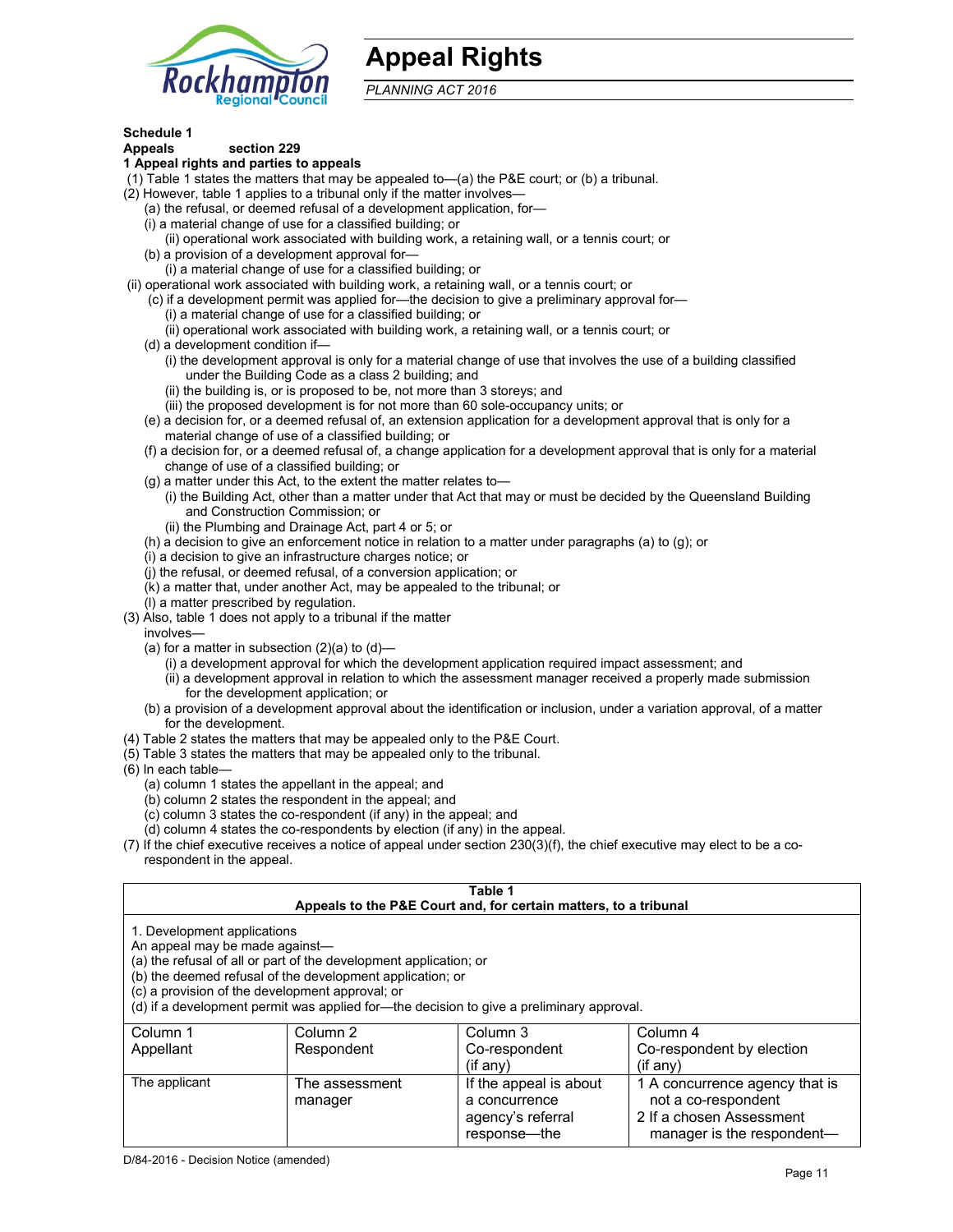| Table 1<br>Appeals to the P&E Court and, for certain matters, to a tribunal                                                                                                                                                                                                                                                                                                                                                                                                                                                                                                                                                                                                                                                                                                                                                                                                                                                                            |                                   |                                                                 |                                                                                                                                                                                                                                                                                                                                                 |  |
|--------------------------------------------------------------------------------------------------------------------------------------------------------------------------------------------------------------------------------------------------------------------------------------------------------------------------------------------------------------------------------------------------------------------------------------------------------------------------------------------------------------------------------------------------------------------------------------------------------------------------------------------------------------------------------------------------------------------------------------------------------------------------------------------------------------------------------------------------------------------------------------------------------------------------------------------------------|-----------------------------------|-----------------------------------------------------------------|-------------------------------------------------------------------------------------------------------------------------------------------------------------------------------------------------------------------------------------------------------------------------------------------------------------------------------------------------|--|
|                                                                                                                                                                                                                                                                                                                                                                                                                                                                                                                                                                                                                                                                                                                                                                                                                                                                                                                                                        |                                   | concurrence agency                                              | the prescribed assessment<br>manager<br>3 Any eligible advice agency for<br>the application<br>4 Any eligible submitter for the<br>application                                                                                                                                                                                                  |  |
| 2. Change applications<br>An appeal may be made against-<br>(b) a deemed refusal of a change application.                                                                                                                                                                                                                                                                                                                                                                                                                                                                                                                                                                                                                                                                                                                                                                                                                                              |                                   |                                                                 | (a) a responsible entity's decision for a change application, other than a decision made by the P&E court; or                                                                                                                                                                                                                                   |  |
| Column 1<br>Appellant                                                                                                                                                                                                                                                                                                                                                                                                                                                                                                                                                                                                                                                                                                                                                                                                                                                                                                                                  | Column <sub>2</sub><br>Respondent | Column 3<br>Co-respondent<br>(if any)                           | Column 4<br>Co-respondent by election<br>(if any)                                                                                                                                                                                                                                                                                               |  |
| 1 The applicant<br>2 If the responsible<br>entity is the<br>assessment<br>manager-an<br>affected entity that<br>gave a pre-request<br>notice or response<br>notice                                                                                                                                                                                                                                                                                                                                                                                                                                                                                                                                                                                                                                                                                                                                                                                     | The responsible<br>entity         | If an affected entity<br>starts the appeal-the<br>applicant     | 1 A concurrence agency for the<br>development application<br>2 If a chosen assessment<br>manager is the respondent-<br>the prescribed assessment<br>manager<br>3 A private certifier for the<br>development application<br>4 Any eligible advice agency for<br>the change application<br>5 Any eligible submitter for the<br>change application |  |
| 3. Extension applications<br>An appeal may be made against-<br>(a) the assessment manager's decision about an extension application; or<br>(b) a deemed refusal of an extension application.                                                                                                                                                                                                                                                                                                                                                                                                                                                                                                                                                                                                                                                                                                                                                           |                                   |                                                                 |                                                                                                                                                                                                                                                                                                                                                 |  |
| Column 1<br>Appellant                                                                                                                                                                                                                                                                                                                                                                                                                                                                                                                                                                                                                                                                                                                                                                                                                                                                                                                                  | Column <sub>2</sub><br>Respondent | Column 3<br>Co-respondent<br>(if any)                           | Column 4<br>Co-respondent by election<br>(if any)                                                                                                                                                                                                                                                                                               |  |
| 1 The applicant<br>1.<br>For a matter other<br>2<br>than a deemed<br>refusal of an<br>extension<br>application $-$ a<br>concurrence<br>agency, other than<br>the chief executive,<br>for the application                                                                                                                                                                                                                                                                                                                                                                                                                                                                                                                                                                                                                                                                                                                                               | The assessment<br>manager         | If a concurrence<br>agency starts the<br>appeal - the applicant | If a chosen assessment<br>manager is the respondent - the<br>prescribed assessment manager                                                                                                                                                                                                                                                      |  |
| 4. Infrastructure charges notices<br>An appeal may be made against an infrastructure charges notice on 1 or more of the following grounds<br>a) The notice involved an error relating to $-$<br>(i) The application of the relevant adopted charge; or<br>Examples of errors in applying an adopted charge -<br>The incorrect application of gross floor area for a non-residential development<br>Applying an incorrect 'use category', under a regulation, to the development<br>The working out of extra demands, for section 120; or<br>(i)<br>An offset or refund; or<br>(ii)<br>b) The was no decision about an offset or refund; or<br>c) If the infrastructure charges notice states a refund will be given - the timing for giving the refund; or<br>d) The amount of the charge is so unreasonable that no reasonable relevant local government could have<br>imposed the amount.<br>Column <sub>2</sub><br>Column 3<br>Column 4<br>Column 1 |                                   |                                                                 |                                                                                                                                                                                                                                                                                                                                                 |  |

D/84-2016 - Decision Notice (amended)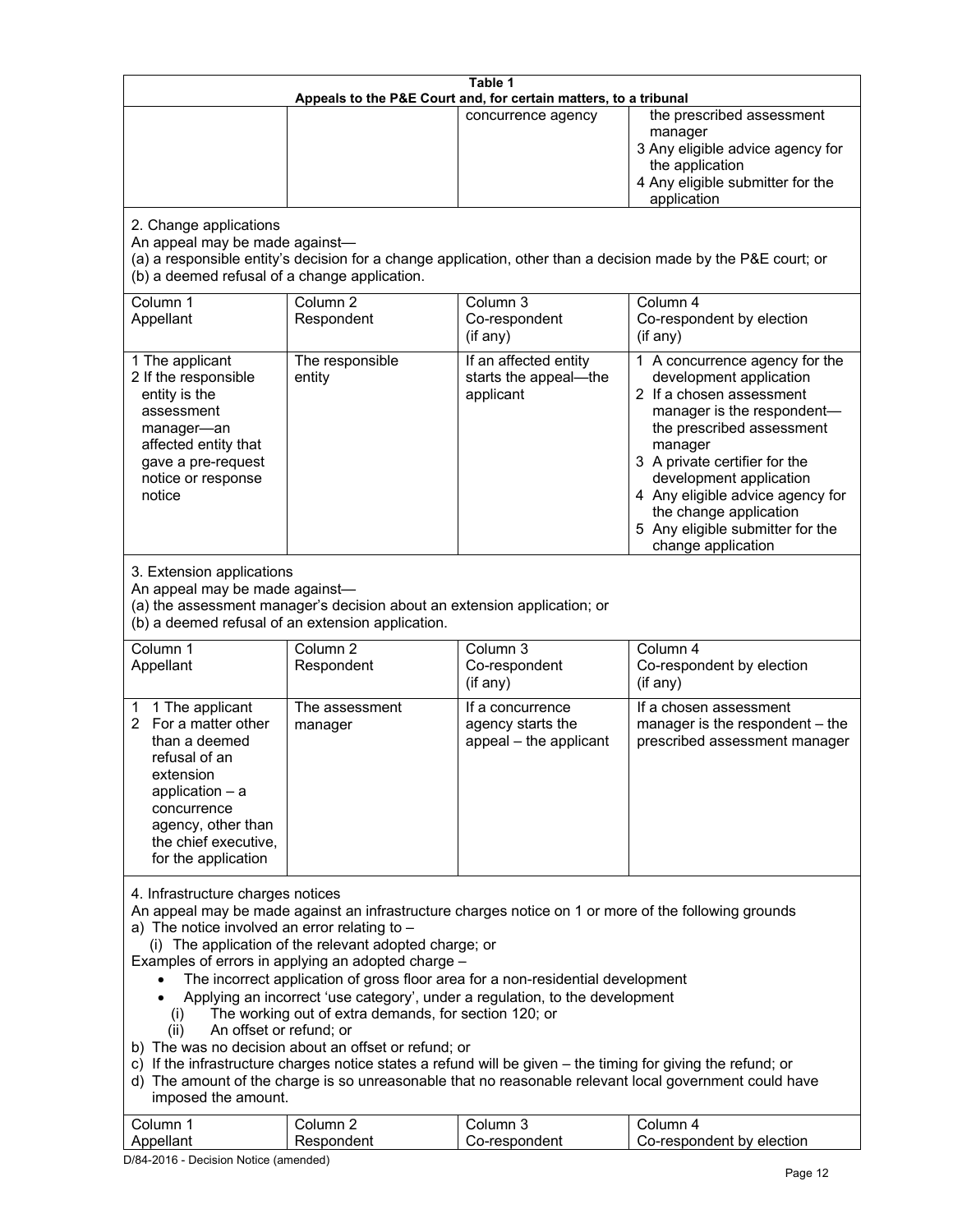| Table 1<br>Appeals to the P&E Court and, for certain matters, to a tribunal                                                                                                                                                                                                                                                                     |                                                                                                                            |                                                                                                                         |                                                                                                                                                                            |  |
|-------------------------------------------------------------------------------------------------------------------------------------------------------------------------------------------------------------------------------------------------------------------------------------------------------------------------------------------------|----------------------------------------------------------------------------------------------------------------------------|-------------------------------------------------------------------------------------------------------------------------|----------------------------------------------------------------------------------------------------------------------------------------------------------------------------|--|
|                                                                                                                                                                                                                                                                                                                                                 |                                                                                                                            | (if any)                                                                                                                | (if any)                                                                                                                                                                   |  |
| The person given the<br>Infrastructure charges<br>notice                                                                                                                                                                                                                                                                                        | The local government<br>that gave the<br>infrastructure charges<br>notice                                                  | $\blacksquare$                                                                                                          | $\overline{\phantom{a}}$                                                                                                                                                   |  |
| 5. Conversion applications<br>An appeal may be made against-<br>(a) the refusal of a conversion application; or                                                                                                                                                                                                                                 | (b) a deemed refusal of a conversion application.                                                                          |                                                                                                                         |                                                                                                                                                                            |  |
| Column 1<br>Appellant                                                                                                                                                                                                                                                                                                                           | Column <sub>2</sub><br>Respondent                                                                                          | Column <sub>3</sub><br>Co-respondent<br>(if any)                                                                        | Column 4<br>Co-respondent by election<br>(if any)                                                                                                                          |  |
| The applicant                                                                                                                                                                                                                                                                                                                                   | The local government<br>to which the conversion<br>application was made                                                    |                                                                                                                         |                                                                                                                                                                            |  |
| 6. Enforcement notices                                                                                                                                                                                                                                                                                                                          | An appeal may be made against the decision to give an enforcement notice.                                                  |                                                                                                                         |                                                                                                                                                                            |  |
| Column 1<br>Appellant                                                                                                                                                                                                                                                                                                                           | Column <sub>2</sub><br>Respondent                                                                                          | Column 3<br>Co-respondent<br>(if any)                                                                                   | Column 4<br>Co-respondent by election<br>(if any)                                                                                                                          |  |
| The person given the<br>enforcement notice                                                                                                                                                                                                                                                                                                      | The enforcement<br>authority                                                                                               |                                                                                                                         | If the enforcement authority is<br>not the local government for<br>the premises in relation to which<br>the offence is alleged to have<br>happened-the local<br>government |  |
|                                                                                                                                                                                                                                                                                                                                                 |                                                                                                                            | Table 2                                                                                                                 |                                                                                                                                                                            |  |
|                                                                                                                                                                                                                                                                                                                                                 |                                                                                                                            | Appeals to the P&E Court only                                                                                           |                                                                                                                                                                            |  |
| 1. Appeals from tribunal<br>An appeal may be made against a decision of a tribunal, other than a decision under<br>section 252, on the ground of-<br>(a) an error or mistake in law on the part of the tribunal; or<br>(b) jurisdictional error.                                                                                                |                                                                                                                            |                                                                                                                         |                                                                                                                                                                            |  |
| Column 1<br>Appellant                                                                                                                                                                                                                                                                                                                           | Column 2<br>Respondent                                                                                                     | Column 3<br>Co-respondent<br>(if any)                                                                                   | Column 4<br>Co-respondent by election<br>(if any)                                                                                                                          |  |
| A party to the<br>proceedings for the<br>decision                                                                                                                                                                                                                                                                                               | The other party to the<br>proceedings for the<br>decision                                                                  |                                                                                                                         |                                                                                                                                                                            |  |
| 2. Eligible submitter appeals<br>An appeal may be made against the decision to give a development approval, or an approval for a change<br>application, to the extent that the decision relates to-<br>(a) any part of the development application for the development approval that required impact assessment; or<br>(b) a variation request. |                                                                                                                            |                                                                                                                         |                                                                                                                                                                            |  |
| Column 1<br>Appellant                                                                                                                                                                                                                                                                                                                           | Column <sub>2</sub><br>Respondent                                                                                          | Column 3<br>Co-respondent<br>(if any)                                                                                   | Column 4<br>Co-respondent by election<br>(if any)                                                                                                                          |  |
| 1 For a development<br>application-an<br>eligible submitter for<br>the development<br>application<br>2 For a change<br>application-an<br>eligible submitter for                                                                                                                                                                                 | 1 For a development<br>application-the<br>assessment<br>manager<br>2 For a change<br>application-the<br>responsible entity | 1 The applicant<br>2 If the appeal is about<br>a concurrence<br>agency's referral<br>response-the<br>concurrence agency | Another eligible<br>submitter for the<br>application                                                                                                                       |  |

D/84-2016 - Decision Notice (amended)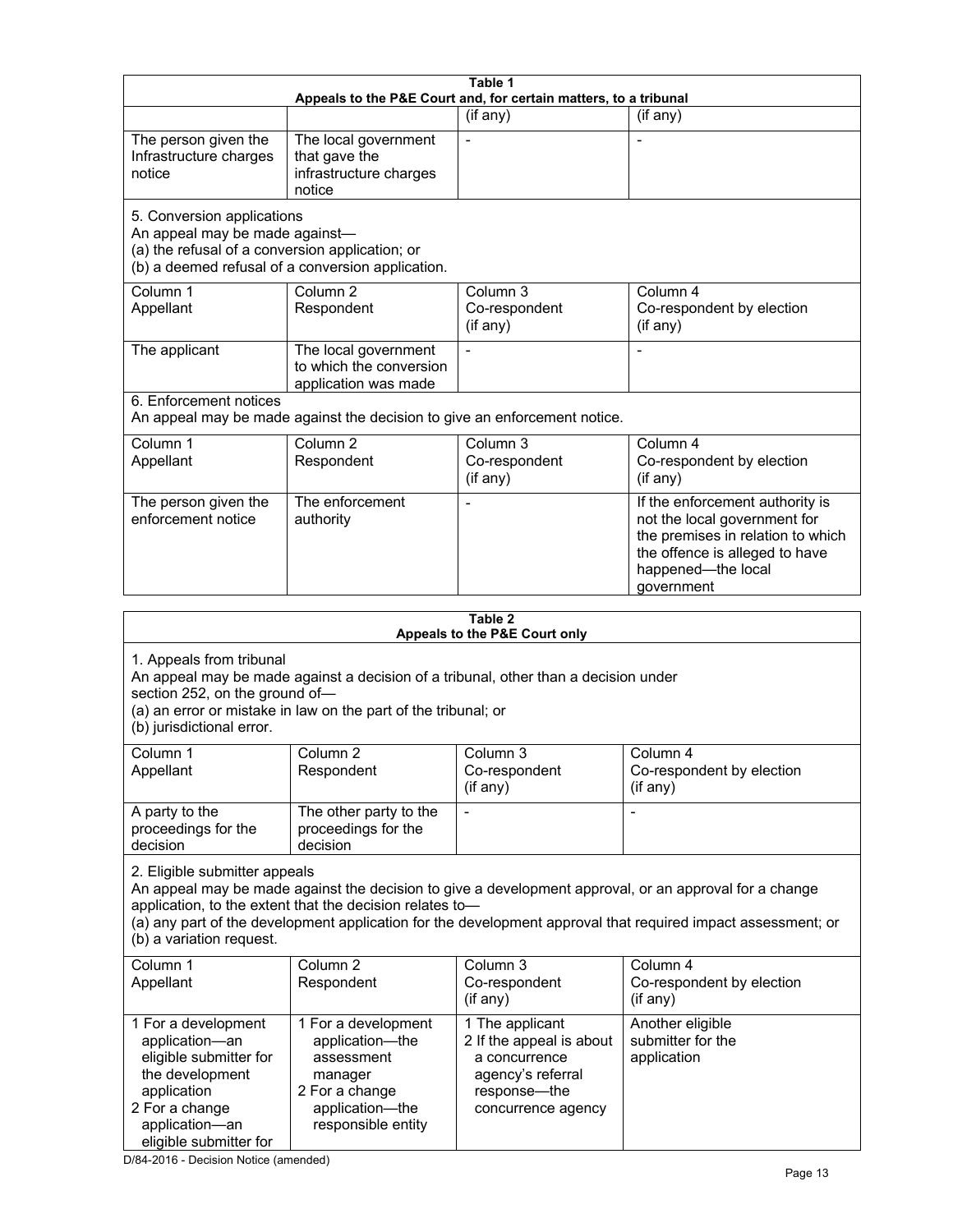| Table 2<br>Appeals to the P&E Court only                                                                                                                                                                                                                                                                                                                                                                           |                                                                                                                            |                                                                                                                         |                                                                                        |  |  |
|--------------------------------------------------------------------------------------------------------------------------------------------------------------------------------------------------------------------------------------------------------------------------------------------------------------------------------------------------------------------------------------------------------------------|----------------------------------------------------------------------------------------------------------------------------|-------------------------------------------------------------------------------------------------------------------------|----------------------------------------------------------------------------------------|--|--|
| the change<br>application                                                                                                                                                                                                                                                                                                                                                                                          |                                                                                                                            |                                                                                                                         |                                                                                        |  |  |
| 3. Eligible submitter and eligible advice agency appeals<br>An appeal may be made against a provision of a development approval, or failure to<br>include a provision in the development approval, to the extent the matter relates to-<br>(a) any part of the development application or the change application, for the development approval, that<br>required impact assessment; or<br>(b) a variation request. |                                                                                                                            |                                                                                                                         |                                                                                        |  |  |
| Column 1<br>Appellant                                                                                                                                                                                                                                                                                                                                                                                              | Column <sub>2</sub><br>Respondent                                                                                          | Column 3<br>Co-respondent<br>(if any)                                                                                   | Column 4<br>Co-respondent by election<br>(if any)                                      |  |  |
| 1 For a development<br>application-an<br>eligible submitter for<br>the development<br>application<br>2 For a change<br>application-an<br>eligible submitter for<br>the change<br>application<br>3 An eligible advice<br>agency for the<br>development<br>application or change<br>application                                                                                                                      | 1 For a development<br>application-the<br>assessment<br>manager<br>2 For a change<br>application-the<br>responsible entity | 1 The applicant<br>2 If the appeal is about<br>a concurrence<br>agency's referral<br>response-the<br>concurrence agency | Another eligible submitter for the<br>application                                      |  |  |
| 4. Compensation claims<br>An appeal may be made against-<br>(a) a decision under section 32 about a compensation claim; or<br>(b) a decision under section 265 about a claim for compensation; or<br>(c) a deemed refusal of a claim under paragraph (a) or (b).                                                                                                                                                   |                                                                                                                            |                                                                                                                         |                                                                                        |  |  |
| Column 1<br>Appellant                                                                                                                                                                                                                                                                                                                                                                                              | Column <sub>2</sub><br>Respondent                                                                                          | Column $3$<br>Co-respondent<br>(if any)                                                                                 | Column 4<br>Co-respondent by election<br>(if any)                                      |  |  |
| A person dissatisfied<br>with the decision                                                                                                                                                                                                                                                                                                                                                                         | The local<br>government to which<br>the claim was made                                                                     |                                                                                                                         |                                                                                        |  |  |
| 5. Registered premises<br>An appeal may be made against a decision of the Minister under chapter 7, part 4.                                                                                                                                                                                                                                                                                                        |                                                                                                                            |                                                                                                                         |                                                                                        |  |  |
| Column 1<br>Appellant                                                                                                                                                                                                                                                                                                                                                                                              | Column <sub>2</sub><br>Respondent                                                                                          | Column 3<br>Co-respondent<br>(if any)                                                                                   | Column 4<br>Co-respondent by election<br>(if any)                                      |  |  |
| 1 A person given a<br>decision notice about<br>the decision<br>2 If the decision is to<br>register premises or<br>renew the<br>registration of<br>premises-an owner<br>or occupier of<br>premises in the<br>affected area for the<br>registered premises<br>who is dissatisfied<br>with the decision                                                                                                               | The Minister                                                                                                               |                                                                                                                         | If an owner or occupier starts the<br>appeal - the owner of the<br>registered premises |  |  |